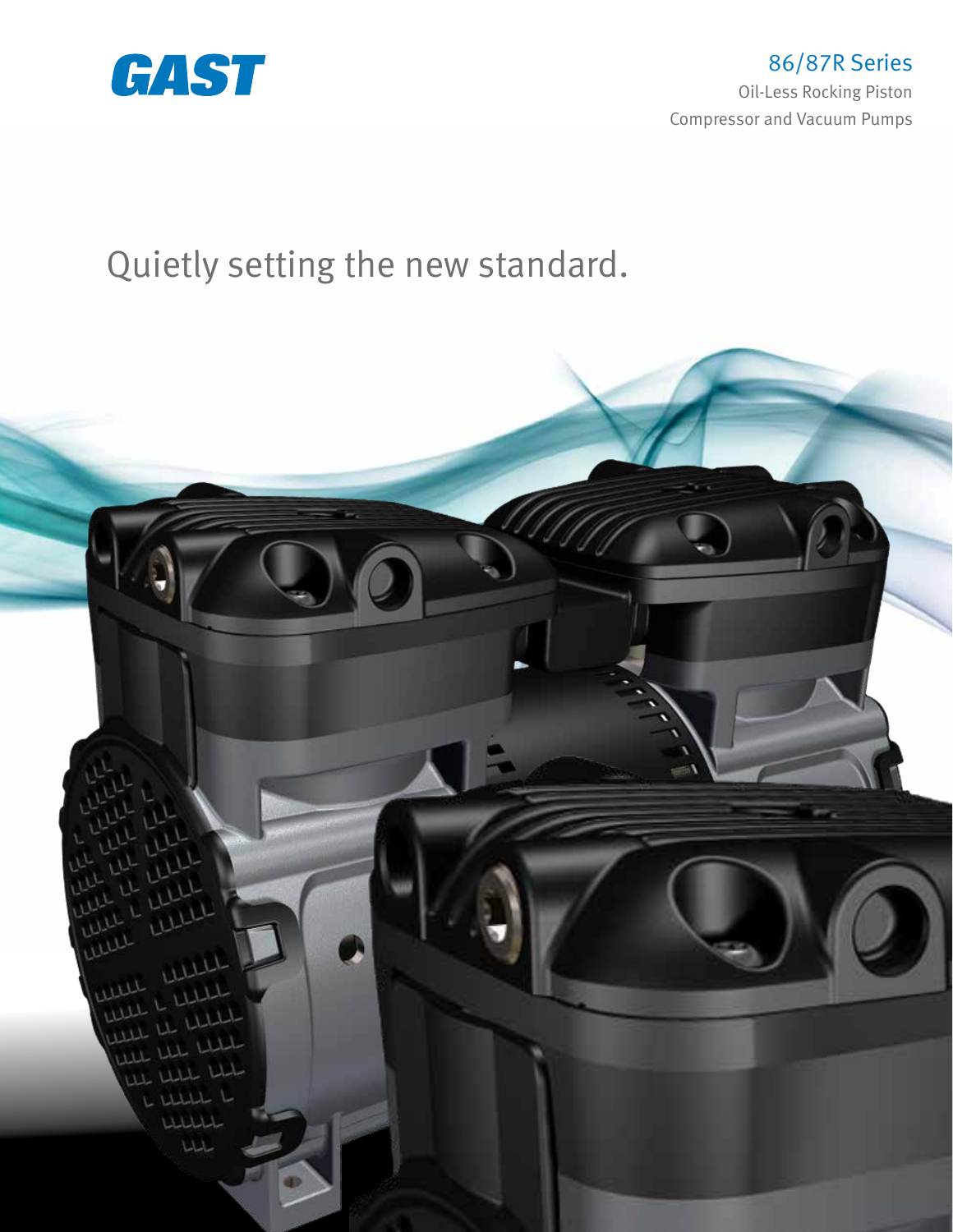# **GAST**

air pressure, design and flexibility. Setting the new standard in sound reduction, air pressure, design and flexibility. Setting the new standard in sound reduction,

# Designed to perform. Built to last. Designed to perform. Built to last.

retrofit anywhere in the world and improve the compressor's aesthetics. pressure. We set out to dramatically reduce sound, enhance flow, create a standard footprint for easy When we set out to re-engineer our rocking piston compressor, we aimed to do more than just increase retrofit anywhere in the world and improve the compressor's aesthetics. pressure. We set out to dramatically reduce sound, enhance flow, create a standard footprint for easy When we set out to re-engineer our rocking piston compressor, we aimed to do more than just increase

The results speak for themselves. The results speak for themselves.

## 86-87R Performance Range 86-87R Performance Range



#### more durable and fit virtually any application. piston compressors and vacuum pumps are quieter, The NEW Gast 86/87R Series oil-less rocking The NEW Gast 86/87R Series oil-less rocking more durable and fit virtually any application. piston compressors and vacuum pumps are quieter,

life and greater application flexibility. rocking piston compressors that produce a lot of noise life and greater application flexibility. delivers quieter performance, higher pressure, a longer delivers quieter performance, higher pressure, a longer rocking piston from the ground up. The result is a unit that rocking piston from the ground up. The result is a unit that setting the new standard by re-engineering our oil-less setting the new standard by re-engineering our oil-less and less-than-ideal pressure, Gast has been quietly and less-than-ideal pressure, Gast has been quietly rocking piston compressors that produce a lot of noise While other manufacturers have been busy selling While other manufacturers have been busy selling

The sleek, new 86/87R Series is not just another pretty not yet seen in the industry. The patented crossover not yet seen in the industry. The patented crossover product. Its beauty runs deep as it performs in ways product. Its beauty runs deep as it performs in ways The sleek, new 86/87R Series is not just another pretty

> delivering a wide range of pressure level options. dampen sound and optimize performance, while chamber design regulates and controls airflow to delivering a wide range of pressure level options. dampen sound and optimize performance, while chamber design regulates and controls airflow to

for a wide range of markets. existing footprint, it's also a smart, flexible solution Because the 86/87R Series can easily retrofit into an for a wide range of markets. existing footprint, it's also a smart, flexible solution Because the 86/87R Series can easily retrofit into an

- Environmental • Environmental • Medical
- Food and beverage Laboratory • Food and beverage · Medical • Laboratory
- General industrial • General industrial • Printing and packaging • Printing and packaging
- · Transportation • Transportation • Material handling • Material handling

the versatility of 86/87R means this is the right product to deliver quality air solutions. cylinder walls in a rocking motion. The forgiving design has fewer components, causes less friction and has a mounted on top of the connecting rod, creating vacuum or pressure while maintaining a tight seal against the the versatility of 86/87R means this is the right product to deliver quality air solutions. low exhaust temperature, for greater reliability and durability for the life of the product. Despite it's small size low exhaust temperature, for greater reliability and durability for the life of the product. Despite it's small size, cylinder walls in a rocking motion. The forgiving design has fewer components, causes less friction and has a mounted on top of the connecting rod, creating vacuum or pressure while maintaining a tight seal against the pressure or vacuum and air flow in a small package. The flexible cup is made with superior materials and pressure or vacuum and air flow in a small package. The flexible cup is made with superior materials and The inherent design of rocking piston technology makes it the optimal choice for applications requiring high The inherent design of rocking piston technology makes it the optimal choice for applications requiring high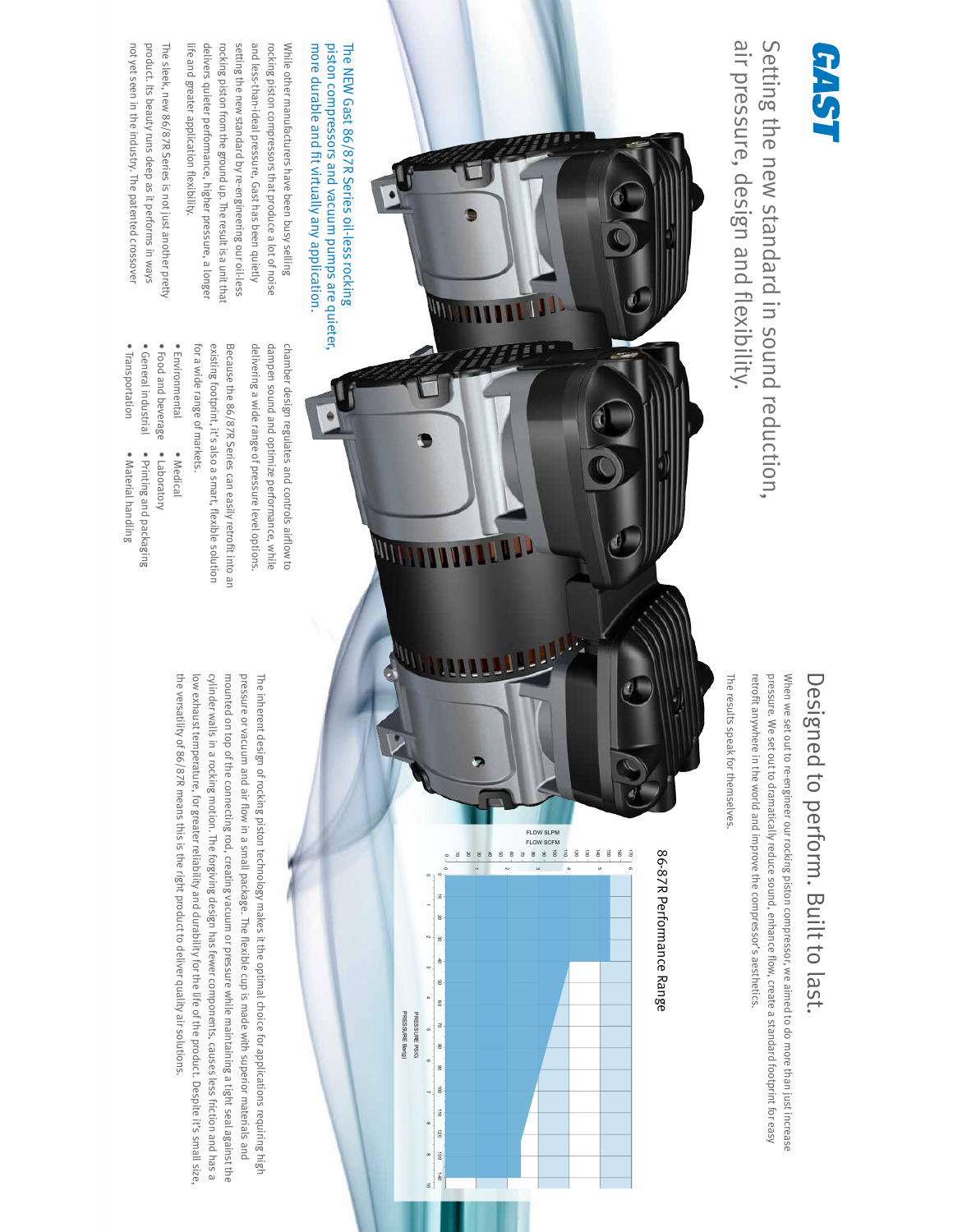### **GAST**

air pressure, design and flexibility. Setting the new standard in sound reduction, air pressure, design and flexibility. Setting the new standard in sound reduction,

Re-engineered from the ground up.

Re-engineered from the ground up.

n ŋ

#### The NEW Gast 86/87R Series oil-less rocking<br>piston compressors and vacuum pumps are quieter,<br>more durable and fit virtually any application. more durable and fit virtually any application. piston compressors and vacuum pumps are quieter, The NEW Gast 86/87R Series oil-less rocking

J

┖

**MITTLESS** 

734

WHITTLE UP

and less-than-ideal pressure, Gast has been quietly<br>setting the new standard by re-engineering our oil-less<br>noting piston from the ground up. The result is a unit that<br>delivers quieter performance, higher pressure, a longe life and greater application flexibility. rocking piston compressors that produce a lot of noise While other manufacturers have been busy selling life and greater application flexibility. delivers quieter performance, higher pressure, a longer rocking piston from the ground up. The result is a unit that setting the new standard by re-engineering our oil-less and less-than-ideal pressure, Gast has been quietly rocking piston compressors that produce a lot of noise While other manufacturers have been busy selling

The sleek, new 86/87R Series is not just another pretty<br>product. Its beauty runs deep as it performs in ways<br>not yet seen in the industry. The patented crossover not yet seen in the industry. The patented crossover product. Its beauty runs deep as it performs in ways The sleek, new 86/87R Series is not just another pretty

> chamber design regulates and controls airflow to<br>dampen sound and optimize performance, while delivering a wide range of pressure level options. delivering a wide range of pressure level options. dampen sound and optimize performance, while chamber design regulates and controls airflow to

Because the 86/87R Series can easily retrofit into<br>an existing footprint, it's also a smart, flexible solution for a wide range of markets. solution for a wide range of markets. an existing footprint, it's also a smart, flexible Because the 86/87R Series can easily retrofit into

• Food and beverage • Laboratory<br>• General industrial • Printing and packaging<br>• Transportation • Material handling • Environmental • General industrial • Food and beverage • Environmental • Medical • Printing and packaging • Laboratory • Medical

• Transportation

• Material handling

optimizing performance. dampening sound and accelerate as it exits, enters the crossover and air to decelerate as it chamber design causes The patented crossover

The patented conscorer<br>into the delestion cashes<br>alitto delestion cashes and<br>enters the crosscover and<br>accelerate as it easts,<br>dampening performance.<br>optimizing performance.

**INNIS** 

₫

• Allows equal distribution of stresses airflow and increases velocity. Sloped head design aids baffles increase head strength Thicker cross sections around chamber perimeters and Smaller chamber cross sections reduce head bolt stress 125 PSIG (8.6 Bar(g)) rating with pressures up to 150 PSIG (10.3 Bar(g)) Head bleeds allow for a higher PSIG regulatory rating **IEAD DESIGN AIDS ASES VELOCITY.** ions reduce head bolt stress<br>nd chamber perimeters and



pressure and less noise. Twin seals allow higher each have their own seals Intake and exhaust chambers higher pressure Allows for higher flow at

 Decelerates airflow entering the crossover • Accelerates airflow exiting the crossover

• Changes airflow direction

PATERT-PENDING CROSSOVER CHANE<br>REDUCES SOUND THROUGH THE<br>DISSIPATION OF SOUND ENERGY<br>- Accelestes arithwereferite crossover<br>- Clanges ariflow directon<br>- Clanges ariflow directon

dissipation of sound energy. reduces sound through the PATENT-PENDING CROSSOVER CHAMBER

• Allows equal distribution of stresses

FULL METAL BODY INCRE<br>OVERALL STRENGTH. • Integrated die cast constru<br>overall strength<br>• Allows equal distribution of overall strength. Full metal body increases overall strength Integrated die cast construction increases

M

increases strength. Thicker valve plate Thick plate surface reduces deflection and reduces deflection Wrapping edge support increases strength

• •

enhances versatility. Flexible design All-world motor • Standard replacement footprint • Common port locations • Medical/open application compliant • Single or double cylinder design

ond motor<br>thand replacement footprin<br>mon port locations<br>le ordoruble cylinder desig

**FLEXIBLE DESIGN<br>ENHANCES VERSATILITY** 

• More rooms decrease sound levels • Six rooms in a single cylinder from four baffles • twin domed heads. 14 rooms in a twin cylinder from eight baffles cylinderfrom eightbaffles<br>Je cylinderfrom four baffles

•

Rooms of varying size attack different frequencies

What you don't see<br>makes a big difference too. What you don't see makes a big difference too.

Compressor and Vacuum Pumps 86/87R Series<br>Oil-Less Rocking Piston<br>ressor and Vacuum Pumps Oil-Less Rocking Piston 86/87R Series

The twin cylinder has 14 rooms with 8 baffles. More rooms decrease sound levels and their varied size attacks different sound frequencies.

The twin cylinder has 14 noms with 8<br>25. More rooms decrease sound levels<br>and their vanied size attacks different<br>sound frequencies .

Ú